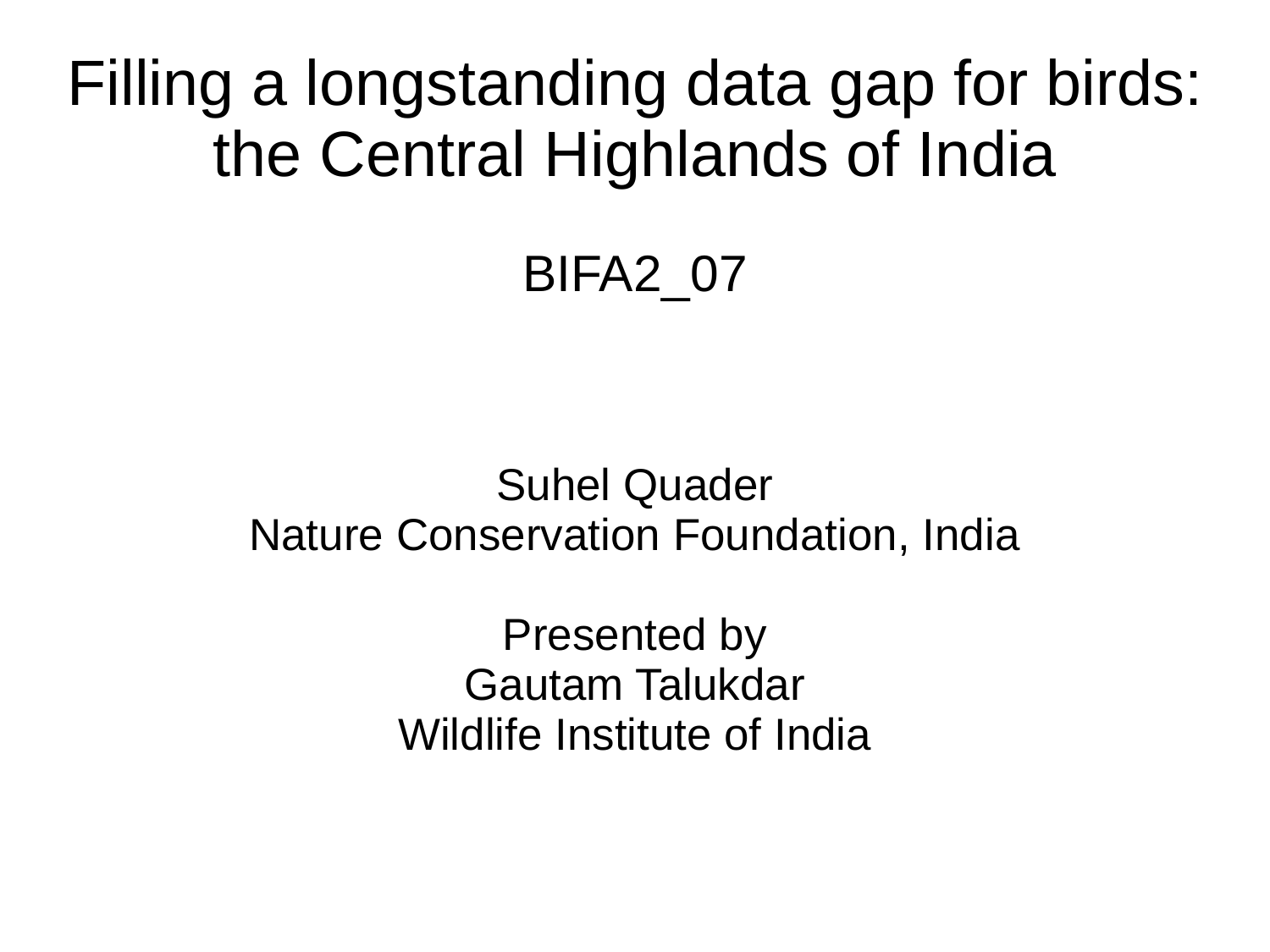# Rationale

Despite a long history of ornithology in India, the distribution and abundance of birds in the subcontinent are still relatively poorly known.

The Central Indian Highlands are biogeographically particularly important, and yet information from here is scarce.

The States of Madhya Pradesh and Chhattisgarh together account for c.13% of India's land area, but only 2.3% of bird occurrence records in the citizen science platform eBird.



*The States of Madhya Pradesh and Chhattisgarh*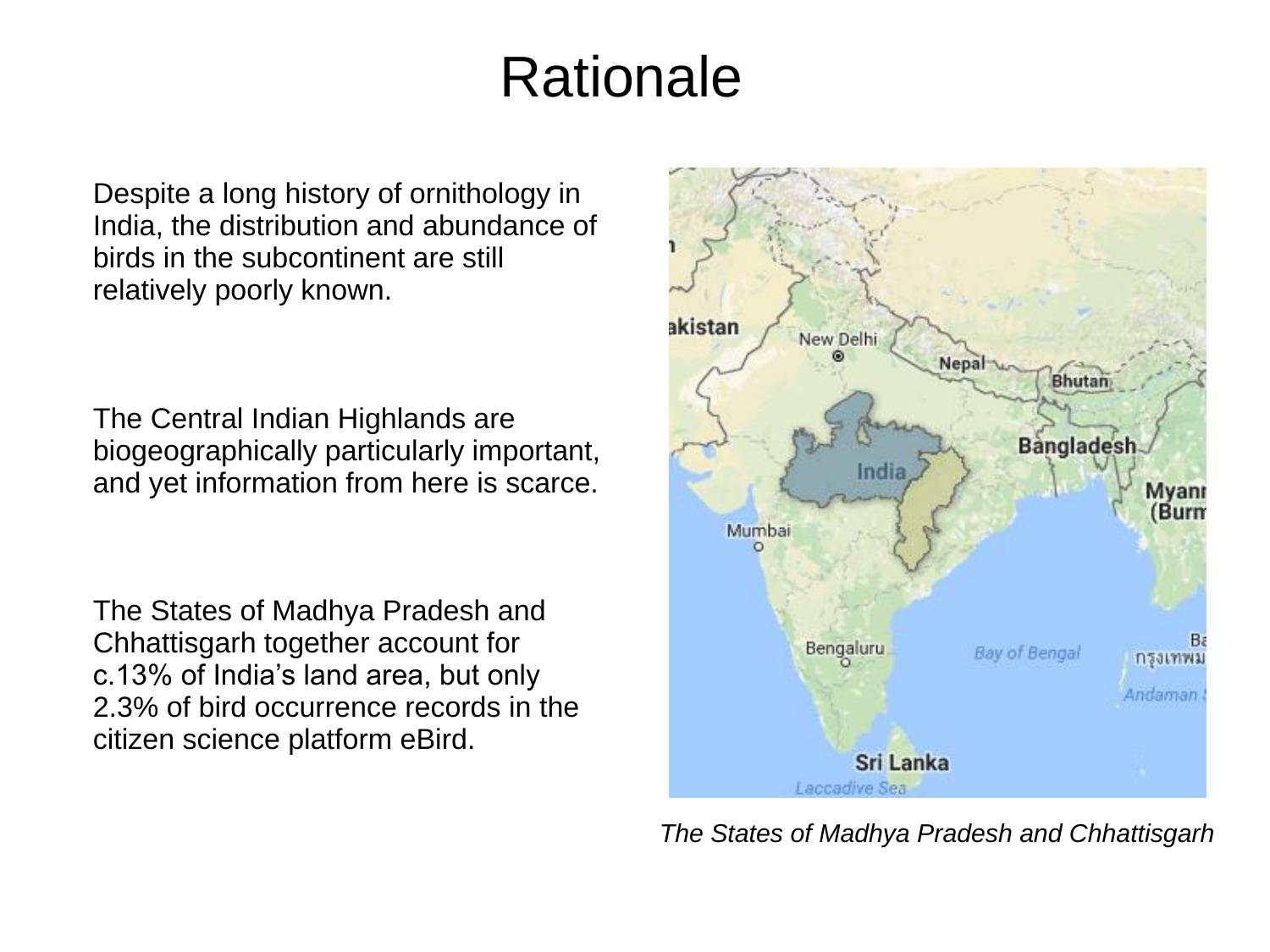# **Objectives**

To fill this biodiversity data gap by

1. Mobilizing existing bird occurrence records *Identify, digitize and publish existing occurrence and sampling event data*

2. Carrying out fieldwork in under-surveyed areas *Identify gaps and fill them using targeted data collection*

3. Conducting training sessions and workshops *Train local amateur naturalists in collecting and compiling biodiversity data such that information flow continues in the long term*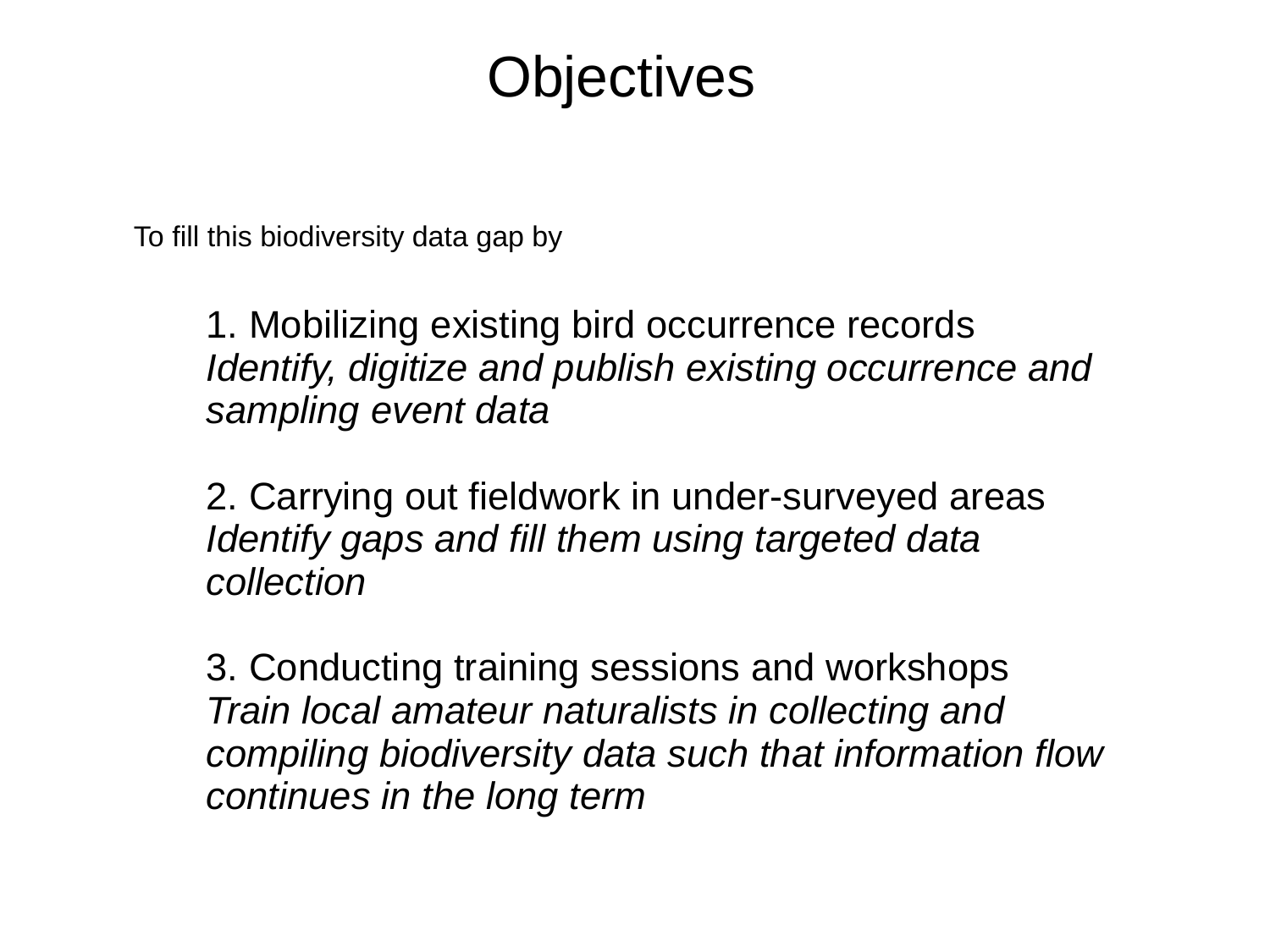### Execution

The project will be carried out by recruiting two personnel (one in each State), and in collaboration with local partners.

**Staff** 

We are currently in the process of selecting and recruiting two personnel

Existing partners include *The Nature Volunteers*, Indore, Madhya Pradesh *Citizens for Nature*, Jabalpur, Madhya Pradesh *Birds & Wildlife of Chhattisgarh*, Raipur, Chhattisgarh

We are in discussions with the relevant government agencies (ie the Forest Departments of the two States) to build partnerships with them.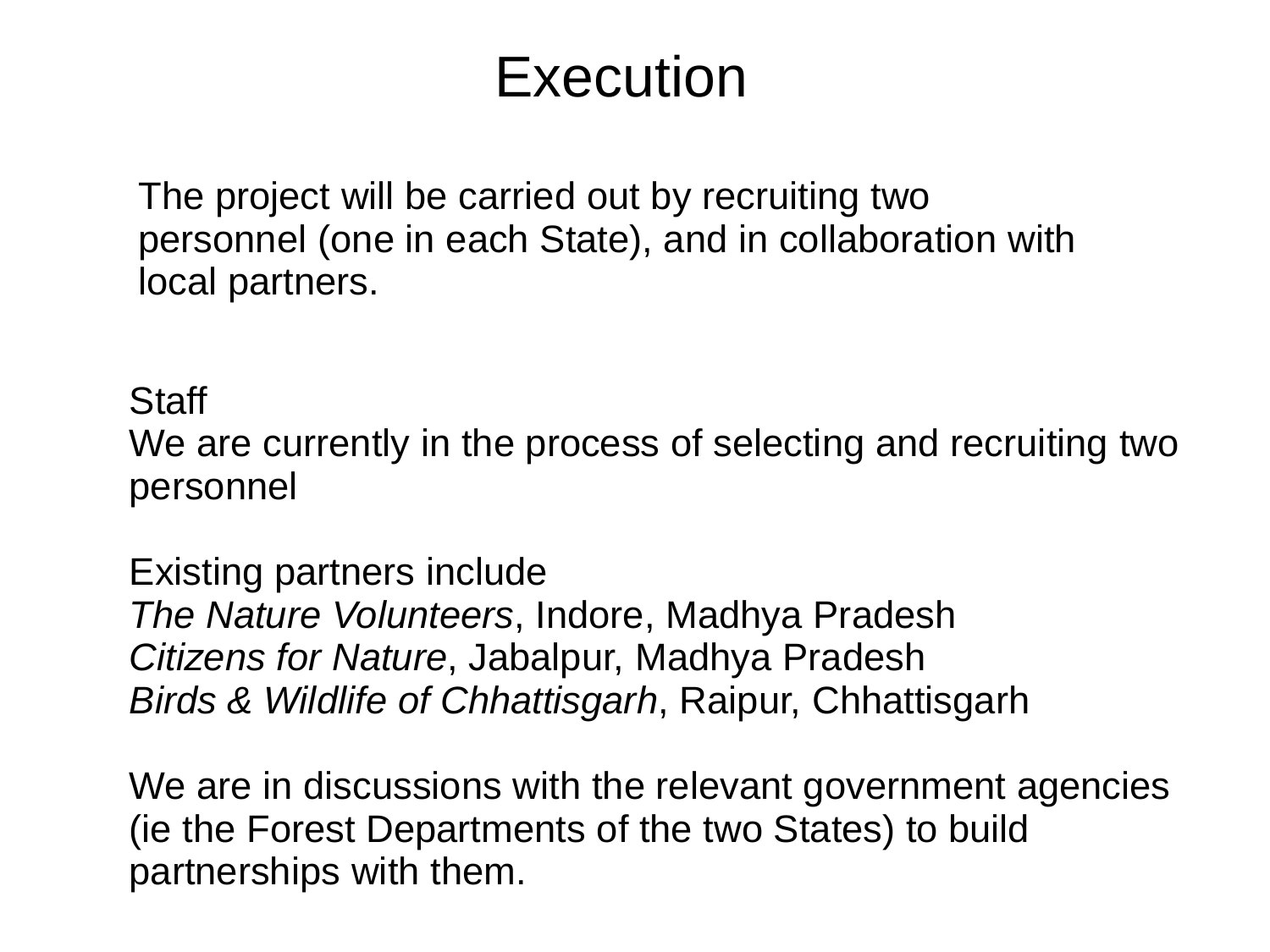## Deliverables

A sharp increase in the number of bird occurrence records from the Central Indian Highlands. We aim to generate over 50,000 records through a combination of data mobilization and fieldwork. These will be published to GBIF

A doubling in the rate at which such observations are added by amateur enthusiasts to eBird (and thus to GBIF)

Training and outreach reaching a minimum of 300 birdwatchers across the region, which will contribute to the two deliverables above.

A plan, based on experiences from this project, for how to begin filling data gaps in other parts of India.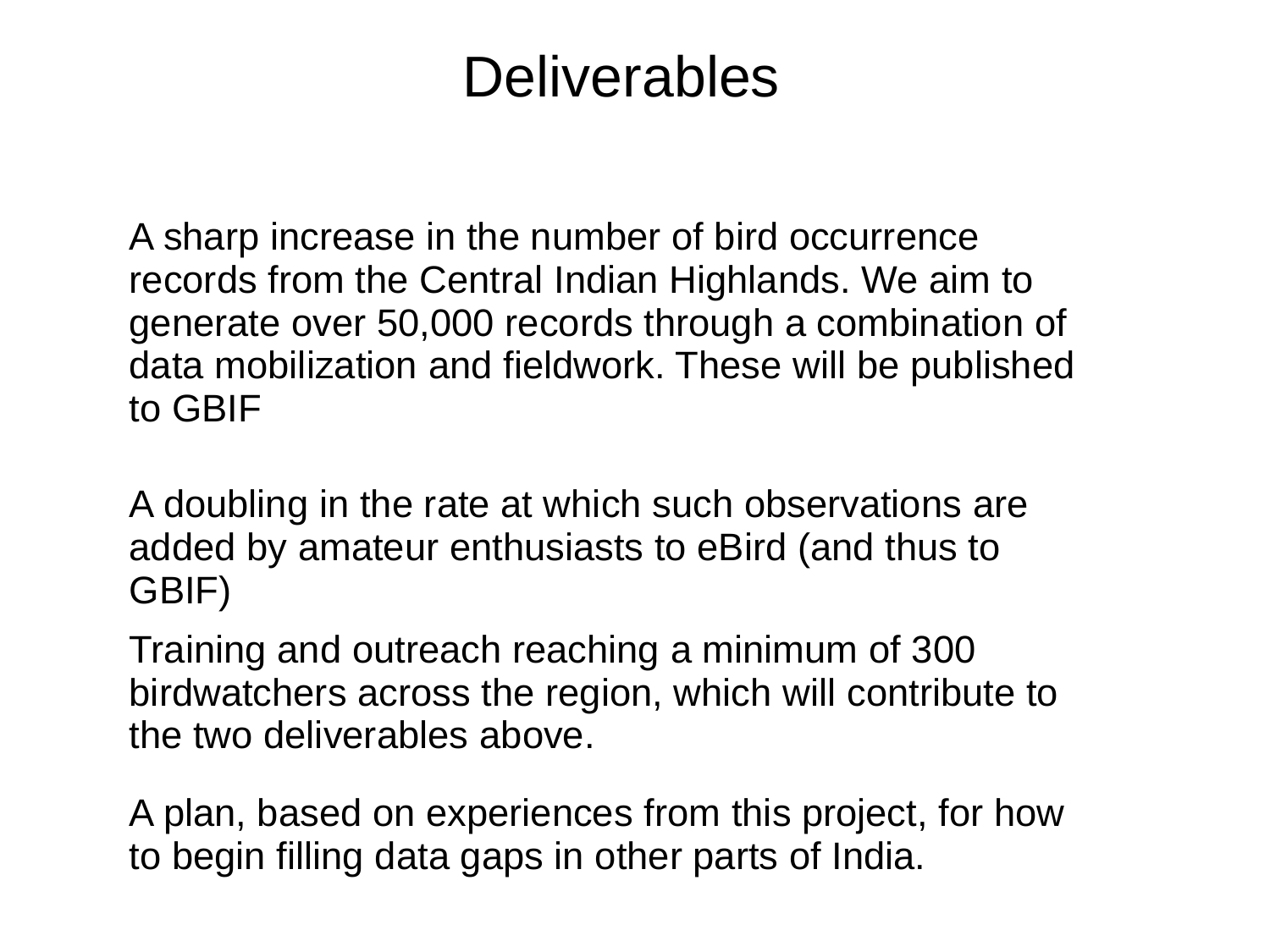